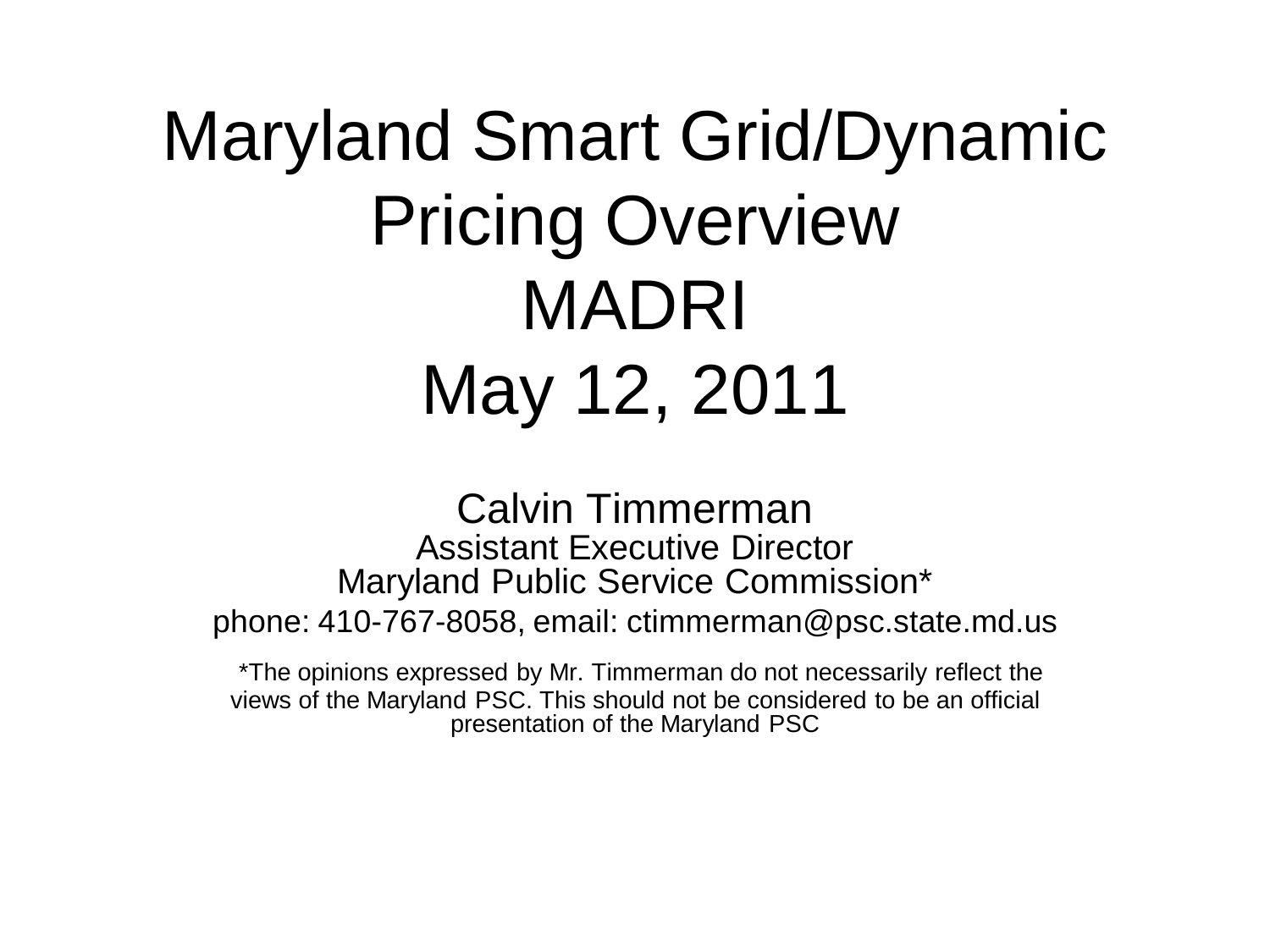## Maryland Dynamic Pricing **Overview**

- For BGE (Case 9208) and Pepco (Case 9207) PSC approved:
	- Peak Time Rebate (PTR) as rate rider applicable to all residential customers both Standard Offer Service – SOS, and retail supplier served)
- Rejected (at least for now)
	- TOU as default SOS rate
	- Critical Peak Pricing (CPP) and Real Time Pricing (RTP) as optional alternatives to PTR
	- Smart Grid implementation for DPL-MD (additional proceedings this summer)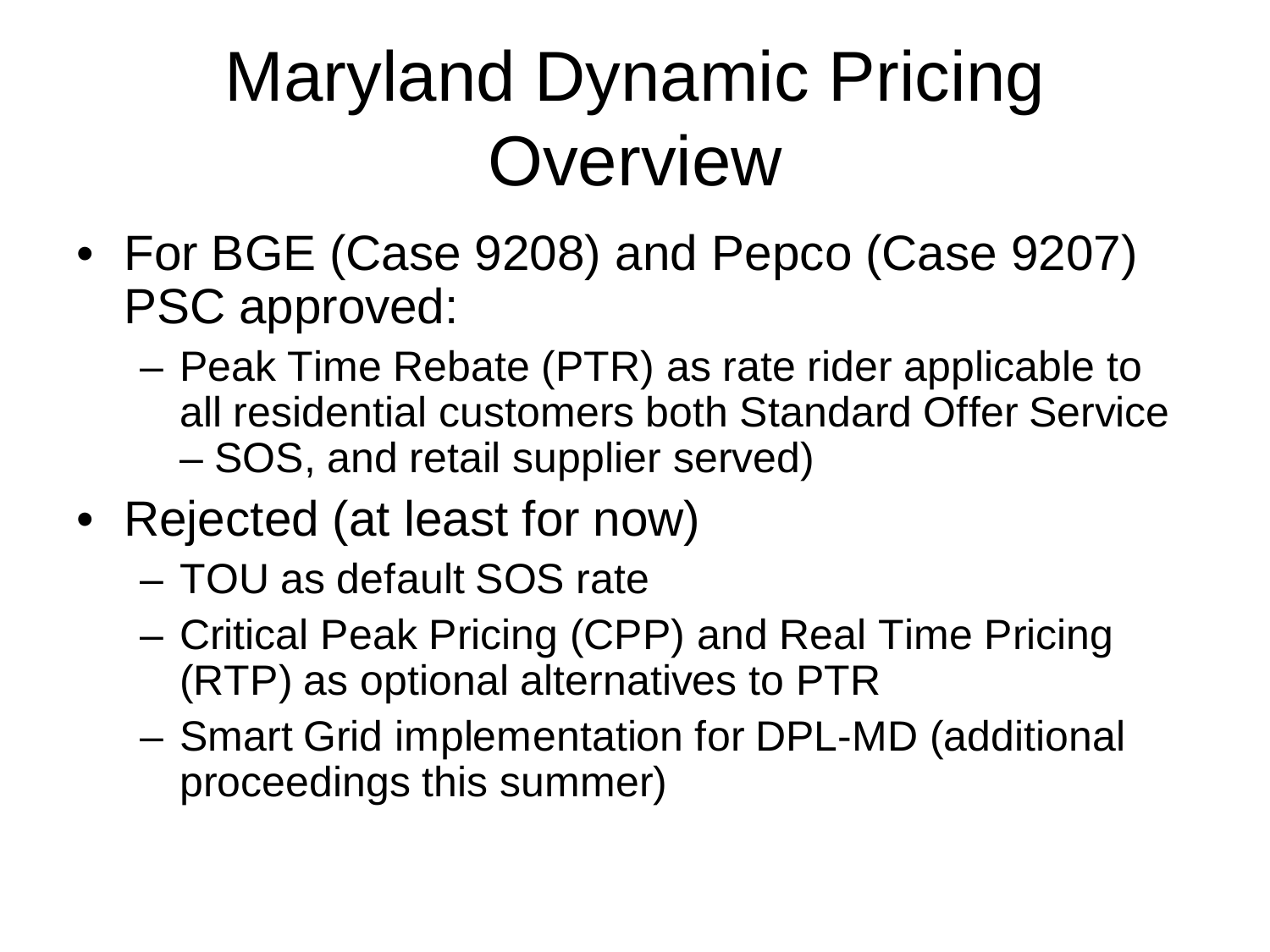## Dynamic Pricing Implementation

- PTR details to be developed in Smart Grid Work Group and filed for PSC approval
	- Likely SGWG will start work on filing in June
- PTR should be as uniform in tariff and operation as possible for BGE and Pepco (and presumable DPL-MD if approved)
	- Utilities currently working on their joint draft for the SGWG
- Likely starting point (based on info in the Smart Grid cases):
	- \$1.25/kwh for usage reduction relative to baseline
	- Defined peak hours, peak day notification prior day
	- Rebates net of existing DLC programs (no double payment for reductions)